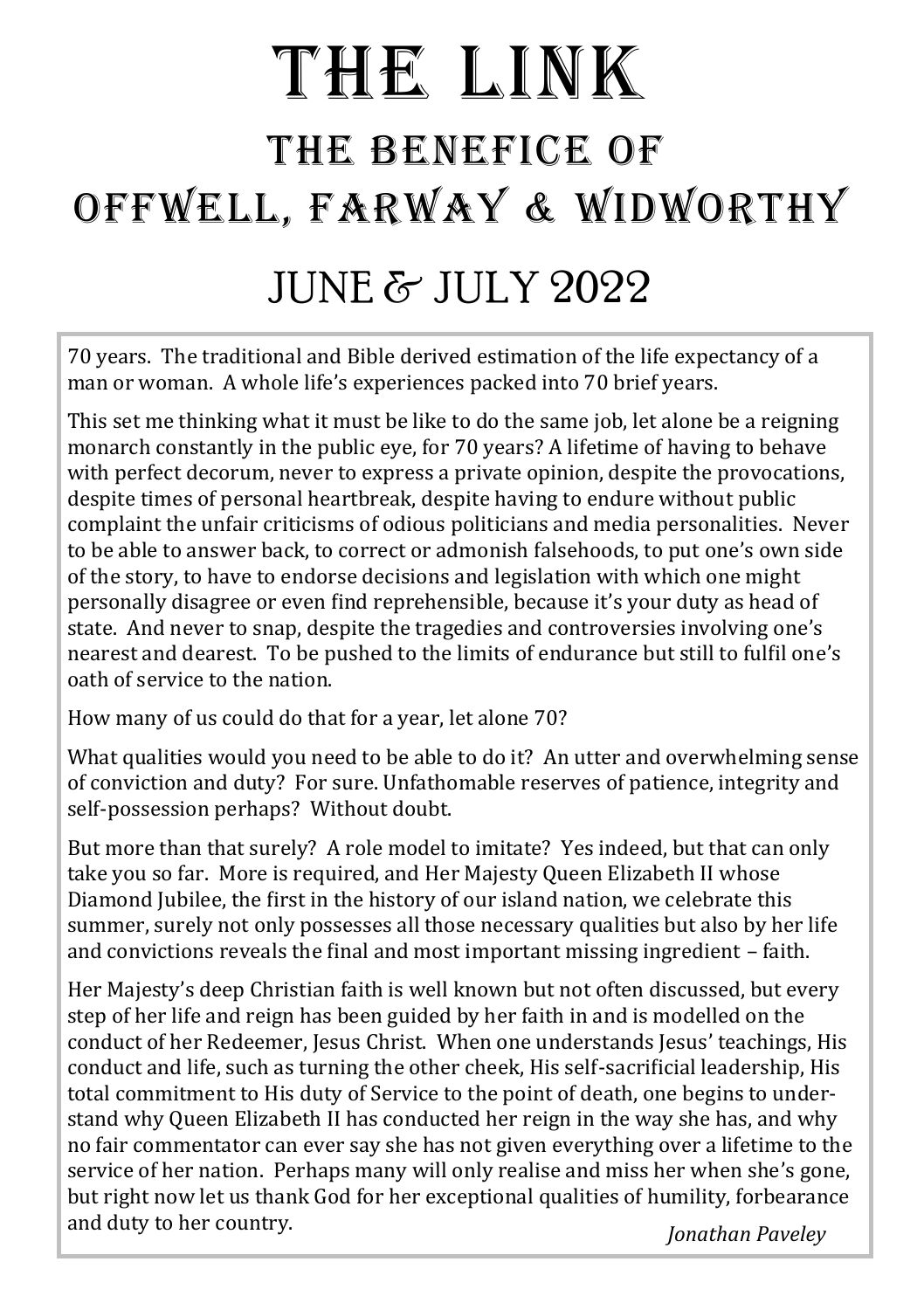## **JUNE**

|                              | $St.$ Mary's $-$<br><b>OFFWELL</b> | St. Michael &<br>All Angels -<br><b>FARWAY</b> | $St.$ Cuthbert's $\sim$<br>WIDWORTHY      |
|------------------------------|------------------------------------|------------------------------------------------|-------------------------------------------|
| June 5th<br><b>Pentecost</b> | $9:30$ am<br><b>Holy Communion</b> |                                                | 9:30am Songs of<br>Praise for the Jubilee |
| June 12th                    |                                    |                                                | 9:30am Family Service                     |
| June 19th                    | 10:15am Family Service             | 11:15am<br><b>Holy Communion</b>               | 9:30am<br><b>Holy Communion</b>           |
| June 26th                    | 5:00pm BCP Evensong                |                                                | 9:30am Family Service                     |

Note: BCP is The Book of Common Prayer

| <b>BIBLE READINGS</b>        |                                     |                         |                         |                          |
|------------------------------|-------------------------------------|-------------------------|-------------------------|--------------------------|
| June 5th<br><b>Pentecost</b> | Acts 2:1-21                         | Psalm 104:<br>24-34,35b | Romans 8:14-17          | John 14:<br>8-17 (25-27) |
| June 12th                    | 1 Kings 21:1-10<br>$(11-14)$ 15-21a | Psalm 5:1-8             | Galatians<br>$2:15-21$  | Luke 7:36 to 8:3         |
| June 19th                    | 1 Kings 19:1-4<br>(5-7) 8-15a       | Psalm 42; 43            | Galatians<br>$3:23-29$  | Luke 8:26-39             |
| June 26th                    | 2 Kings<br>$2:1-2, 6-14$            | Psalm<br>77:1-2, 11-20  | Galatians<br>5:1, 13-25 | Luke 9:51-62             |

#### FARWAY METHODIST CHURCH SERVICES

| <b>JUNE</b><br>5 <sup>th</sup><br>12 <sup>th</sup><br>19th<br>25 <sup>th</sup><br><b>JULY</b><br>3rd | 3pm<br>11am<br>3pm | 11am Local arrangements<br>conducted by Revd. Brian Hadfield<br>conducted by Mrs. Pam Murphy<br>conducted by Revd. Ben Haslam H.C.<br>No service                            |
|------------------------------------------------------------------------------------------------------|--------------------|-----------------------------------------------------------------------------------------------------------------------------------------------------------------------------|
| 10 <sup>th</sup>                                                                                     | 3pm                | conducted by Revd. Steve Santry                                                                                                                                             |
| 17 <sup>th</sup>                                                                                     | 11am               | conducted by Dr. Alan Mcilveen                                                                                                                                              |
| 24 <sup>th</sup>                                                                                     | 3pm                | conducted by Revd. Ben Haslam. H.C.                                                                                                                                         |
| 31st                                                                                                 | 3pm                | Our Celebration of 125+2 years of our church with a SONGS OF PRAISE<br>conducted by Revd. Ben Haslam. Followed by a Tea in the village hall.<br>Come and help us Celebrate. |
|                                                                                                      | AUGUST 7th         | 11am conducted by Mrs. Ann Skinner                                                                                                                                          |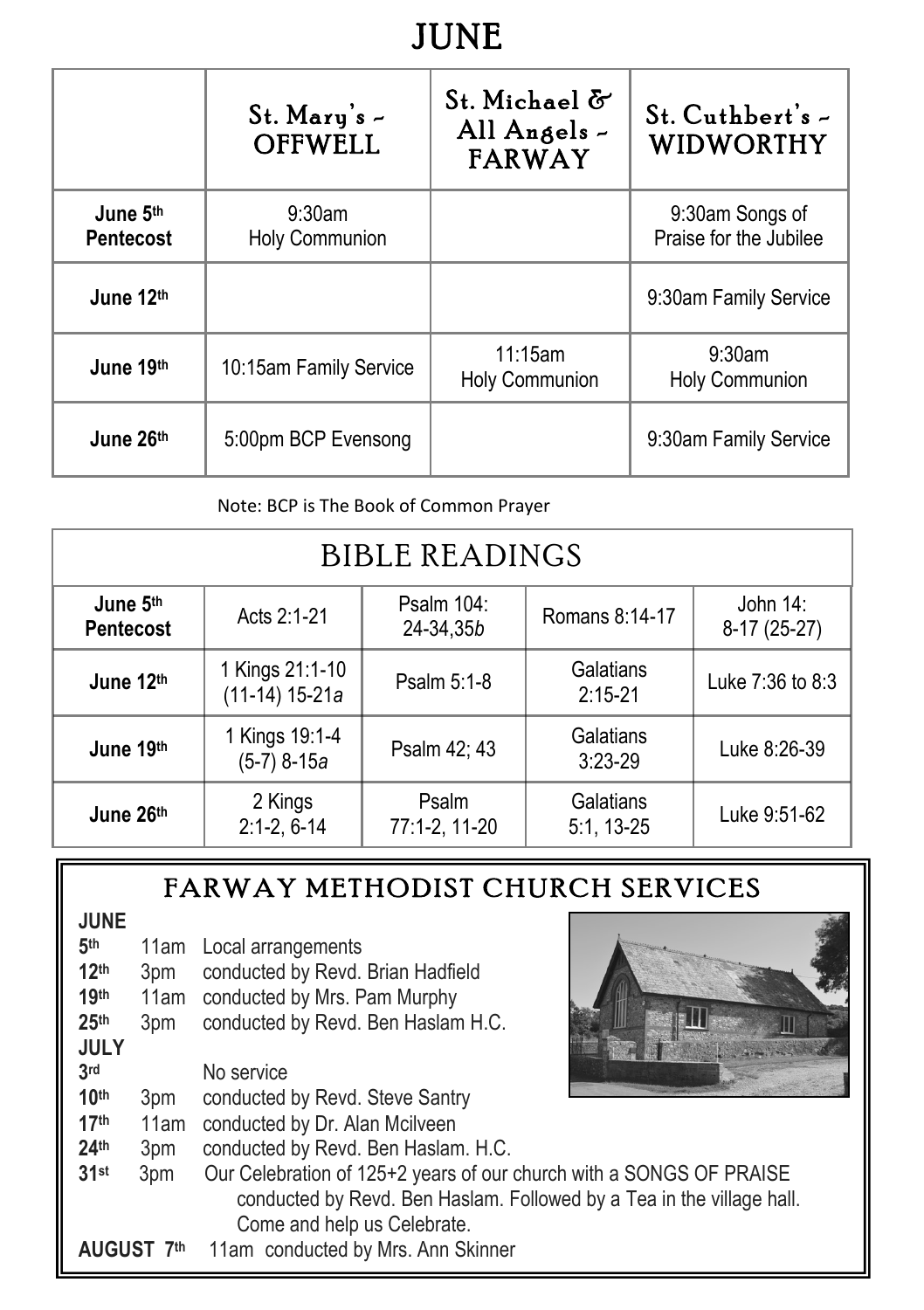## **JULY**

|                    | $St.$ Mary's $-$<br><b>OFFWELL</b>                     | St. Michael &<br>All Angels -<br><b>FARWAY</b> | St. Cuthbert's -<br><b>WIDWORTHY</b> |
|--------------------|--------------------------------------------------------|------------------------------------------------|--------------------------------------|
| July 3rd           | 9:30am Holy Communion                                  |                                                | 9:30am Family Service                |
| July 10th          |                                                        |                                                | 9:30am Family Service                |
| July 17th          | 10:15am Family Service                                 | 11:15am<br><b>Holy Communion</b>               | 9:30am Holy Communion                |
| July 24th          | 5:00pm BCP Evensong                                    |                                                | 9:30am Family Service                |
| July 31st          | 5:00pm Benefice Service at Widworthy - All are welcome |                                                |                                      |
| Aug7 <sup>th</sup> | 9:30am Holy Communion                                  |                                                | 9:30am Family Service                |

| <b>BIBLE READINGS</b> |                   |                        |                                  |                        |
|-----------------------|-------------------|------------------------|----------------------------------|------------------------|
| July 3rd              | 2 Kings 5:1-14    | Psalm 30               | Galatians<br>$6:(1-6)$ 7-16      | Luke<br>10:1-11, 16-20 |
| July 10th             | Amos 7:7-17       | Psalm 82               | Colossians<br>$1:1 - 14$         |                        |
| July 17th             | Amos 8:1-12       | Psalm 52               | Colossians<br>$1:15-28$          | Luke 10:38-42          |
| July 24th             | Hosea 1:2-10      | Psalm 85               | Colossians<br>$2:6-15(16-19)$    | Luke 11:1-13           |
| July 31st             | Hosea 11:1-11     | Psalm 107:1-9, 43      | Colossians 3:1-11                | Luke 12:13-21          |
| Aug7th                | Isaiah 1:1, 10-20 | Psalm<br>50:1-8, 22-23 | <b>Hebrews</b><br>$11:1-3, 8-16$ | Luke 12:32-40          |

| <b>BENEFICE CHURCHWARDENS</b> |               |  |  |
|-------------------------------|---------------|--|--|
|                               | <b>FARWAY</b> |  |  |
| Tara Huffman                  | 01404871372   |  |  |
| OFFWELL                       |               |  |  |
| Jonathan Paveley              | 01404831450   |  |  |
| David Pavey                   | 01404 43029   |  |  |
| WIDWORTHY                     |               |  |  |
| Mim Prins                     | 01404831688   |  |  |
| Mary Wakeley                  | 01404831345   |  |  |

| <b>Websites:</b>       |  |
|------------------------|--|
| www.farwaydevon.org.uk |  |

www.offwell.org

www.widworthyparishcouncil.co.uk

www.achurchnearyou.com

www.explorechurches.org